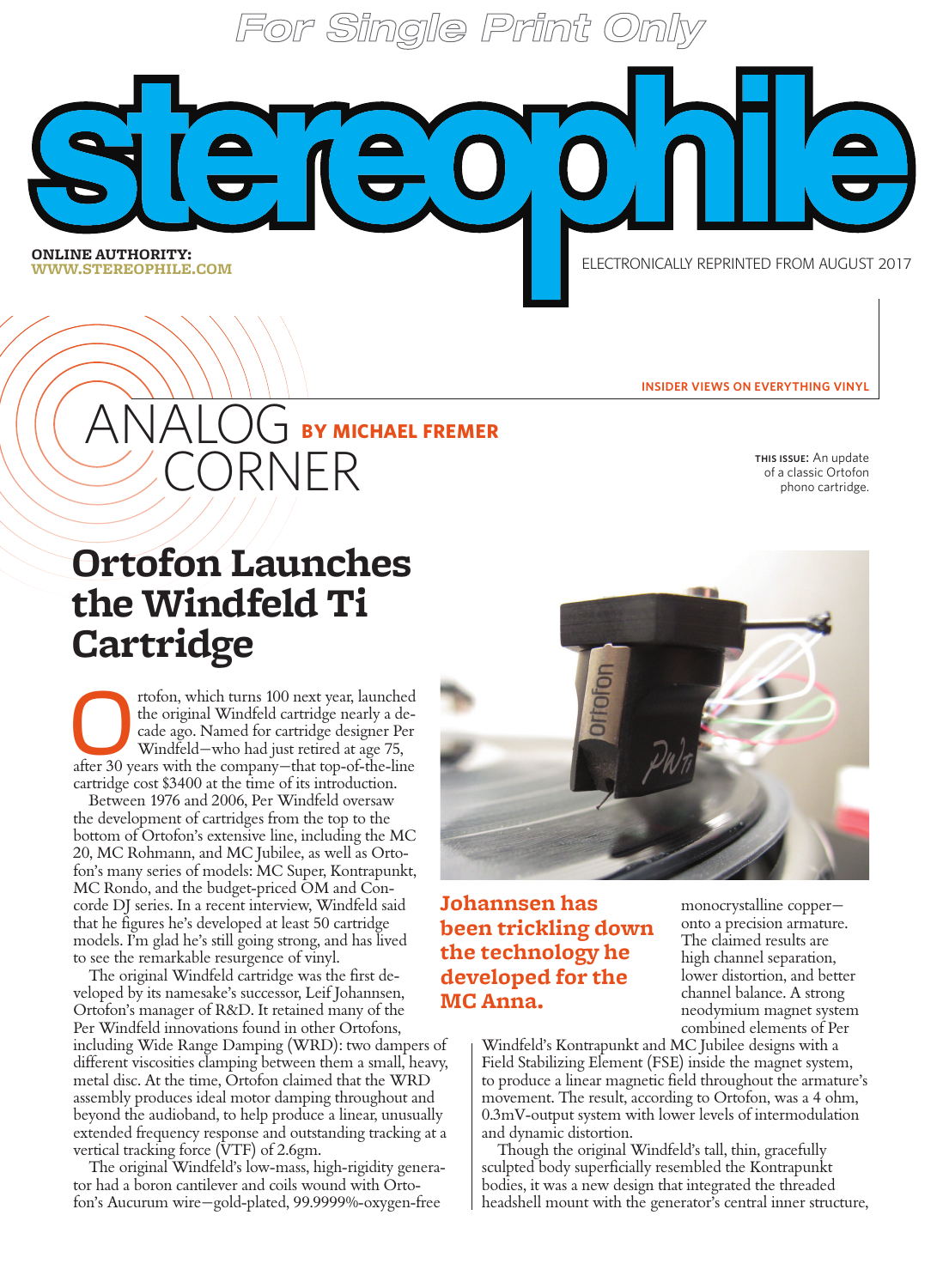thus providing a more secure, direct mechanical connection between the generating system and headshell. That Windfeld's black body was made of a "special alloy" whose specifics Johannsen was unwilling to reveal, other than that it was "highly damped and very hard." The low-mass, high-rigidity generator system featured a boron cantilever to which was attached an ultrafine-polished version of Ortofon's now-familiar Replicant stylus, which has extremely low mass and large vertical contact area. The Windfeld was a relatively heavy cartridge at 13gm.

I've devoted so many words to the original Windfeld because its replacement, the Windfeld Ti, introduced at last May's High End Show in Munich, retains many of its design elements. However, in many other aspects the Ti differs significantly, beginning with its central inner structure, which is made of titanium (hence the *Ti* in the new model's name) using Selective Laser Melting (SLM), a technology Ortofon first used in 2008, in the manufacture of the revolutionary and still exceptional MC A90. The titanium inner structure flares at the top, creating a plate that's wide enough to be tapped for the holes for the cartridge-fastening bolts. Integral to that plate's surface are three carefully positioned contact ridges that precisely couple cartridge to headshell. The black outer body, which incorporates the output-pin block, is machined from stainless steel. At 11gm, the Windfeld Ti is 2gm lighter than the original Windfeld.

Over the past few years, Johannsen has been trickling down the magnet and armature technology he originally developed for the top-of-the-line MC Anna (\$8924), first to the MC A95 and now to the Windfeld Ti. The Anna's magnet system is designed with carefully optimized geometry and materials that produce consistent flux density and a magnetic field of uniform strength, which Ortofon says result in identical flux density around and within each coil, regardless of its position. This, they claim, preserves dynamics and impulse linearity.

Of equal if not greater significance is that the Anna's optimized magnet system meant that its polymer-based armature could be nonmagnetic and lightweight. Because the armature is nonmagnetic, when it moves it doesn't alter the magnetic field, which means it can move more freely and without magnetic resistance. Yet the system's magnetic efficiency is high enough that the number of coil turns could remain low to keep the mass down while still generating an output of 0.2mV. All in all, an impressive engineering achievement.

The MC A95's armature isn't nonmagnetic, but it's made of an alloy less magnetic than the MC A90's armature, and with improvements in the magnet system, its fewer turns of wire still manage to produce 0.2mV output. If you want to hear the MC A95 in action driving the CH Precision P1/ X1 phono preamplifier, listen to my AnalogPlanet Radio Show devoted to John Mellencamp.1 Even though the audio has been downrezzed on Soundcloud, the MC A95's sonic improvements over the MC A90—as well as the character of the P1/X1—are easy to hear.

Similarly, the Windfeld Ti's armature, while not totally nonmagnetic, is far less magnetic than the original Windfeld's. The Ti's 0.2mV output is 0.1mV lower than the original Windfeld's 0.3mV, and its internal impedance is 7 ohms—3 ohms more than the original's. A higher internal impedance usually results from more turns of wire being required to achieve the desired output.

In short, the magnet system in the Windfeld Ti (\$4390) isn't as strong or as sophisticated as the one in the MC A95 (\$6499). But the Windfeld Ti costs only \$600 more than the original Windfeld of a decade ago, and for that you get an SLM titanium body and a more sophisticated generator with a less magnetic armature, the benefits of which should be audible.

#### **Pair Windfeld**

Because it outputs only 0.2mV, the Windfeld Ti needs to be paired with a very-low-noise phono preamplifier capable of sufficient gain, whether active or transformer-based. You could try a phono preamp based on current rather than voltage amplification, such as the CH Precision  $P1$ —but if you can afford to spend \$30,000+ on a phono preamp, you're not going to stop at a \$4000+ cartridge.

There's also MR Labs' Vera 10 phono preamp, which costs under \$3000. Sadly, MR Labs' founder and original CEO, Max Rottman, passed away last year, but I've heard that the company will continue under new ownership, and I'll be reviewing the Vera 10 soon, in this column or on AnalogPlanet.com.2 I ran the Windfeld Ti using both the CH Precision and the Ypsilon VPS 100 Silver Edition phono preamps, the latter with Ypsilon's MC 16L step-up transformer.

With Ortofon's specially polished Nude Replicant 100 stylus and boron cantilever, setup is particularly critical. Because of its severe profile, which closely resembles that of a cutting stylus, the Replicant can extract maximum information from the groove but unless *every* aspect of setup is performed precisely, especially vertical tracking angle (VTA) and stylus rake angle (SRA), it can sound hard and edgy. I've read more than a few reviews of Replicant-equipped Ortofons that said more about the writer's poor setup skills than about the cartridge itself.

Setting a 92° SRA was easily accomplished with the tonearm close to parallel to the record surface. Setting azimuth using a digital oscilloscope resulted in 27dB (left) and 28dB (right) of channel separation at 1kHz—a few dB better than specified in the Windfeld Ti's owner's manual. This was achieved with the cantilever just slightly off from perpendicularity. In other words, this sample of the Windfeld Ti was well built—just what you should expect in a \$4390 phono cartridge!

#### **Windfeld Ti Sound**

In my May 2008 column, back when I was still a callow, inexperienced audio reviewer, I wrote of the original Ortofon Windfeld: "The Windfeld surprised me by sounding fundamentally correct with just about *every* record I played. It couldn't make a dull recording sparkle, or smooth out a grainy one, but neither did it shine a spotlight on what was wrong. It just seemed to get out of the way.

"I've heard cartridges with more sparkle on top, and with greater transient definition on top *and* bottom, both of which can complement and improve certain LPs. But until the Windfeld, I can recall hearing none that produced such perfect symmetry of tonality and texture at both ends of the audioband *without* inducing boredom, or a sensation of wanting *more* of something."

In the context of what was available at the time I wrote: "You can find

<sup>1</sup> See www.analogplanet.com/content/analogplanetradios-john-cougar-mellencamp-radio-show-finalradio-show.

<sup>2</sup> See my review of MR Labs' more costly Vera 20 phono preamp at www.analogplanet.com/content/ current-affair-intriguing-mr-labs-vera-20-mc-phonopreamplifier.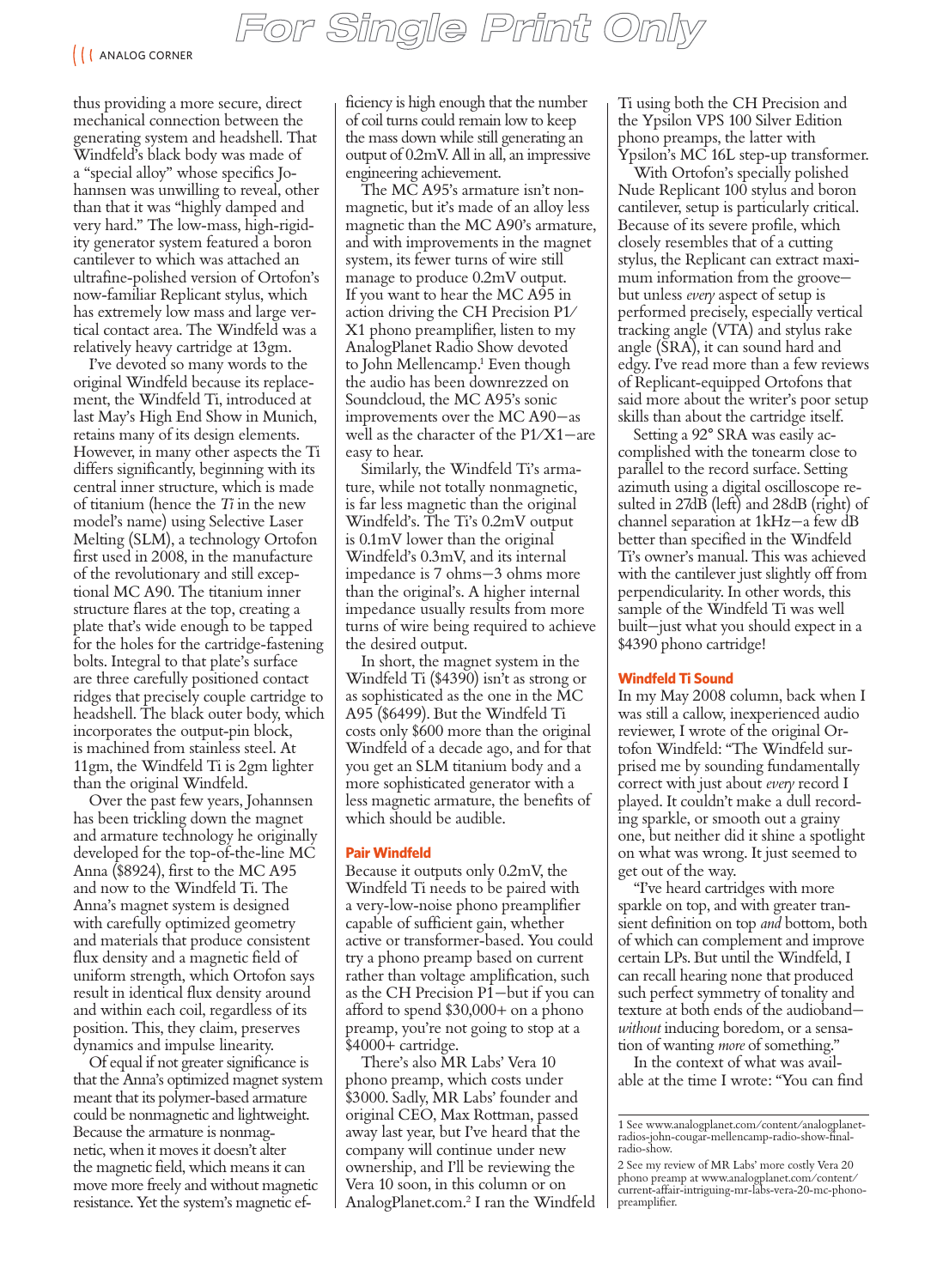lusher-sounding cartridges, particularly in the upper mids; you can find models that sound more dry and detailed, and some that carve out space with greater surgical precision. But tonally and, especially, texturally, I don't think you'll find a cartridge that's more evenhanded and honest than the Ortofon Windfeld, or that reveals more true detail, especially in its ability to quickly settle and move on to the next event.'

However, I also wrote: "The Windfeld fell short only in a slight politeness in macrodynamics that prevented it from punching through during large-scale orchestral swings. But that was more than compensated for by its macrodynamic performance and its ability to catch every last grain of reverberant decay."

So yes—the original Windfeld had remarkable tonal neutrality, and was perhaps smooth to a fault and lacking in dynamic slam, especially compared to the far more expensive cartridges I named in the review: the Transfiguration Orpheus (the first "explosive" Transfiguration, in my opinion), and the Lyra Titan *i*, considered by its detractors to be too analytical, with etchy, too-sharply-drawn transients.

The MC A90 demonstrated what could be achieved, sonically, by using SLM technology to create a remarkably nonresonant cartridge body; the MC Anna did likewise, and its nonmagnetic armature added the benefits of extreme macrodynamics while revealing lush midrange textures resulting not from added colorations, but from a reduction in mechanical resonances. (The MC Anna was actually too much for the still-excellent Continuum Audio Labs Cobra tonearm something I didn't understand until I got the Swedish Analog Technologies arm and installed the MC Anna in it but that's another story.)

Ortofon brought some of the MC Anna's technology to the MC A95 to produce what is, essentially, a superior version of the MC A90, dynamically and, especially, texturally. Of course, other cartridge makers then put greater efforts into reducing their products' structural resonances and improving their generators, and eventually it was time to update the Windfeld.

You have to like and appreciate how carefully considered and methodical have been Leif Johannsen's advances and updates over the past few years, up and down Ortofon's Exclusive line (the cartridges hand-built upstairs, as

opposed to the ones built by machine downstairs). What he's achieved with the Windfeld Ti, sonically and technologically adding SLM construction and a less ferrous armature—is major, yet the \$600 price increase is literally less than nothing when you consider the last decade's worth of inflation: \$3400 in 2007 dollars is equivalent to \$4067.73 today. So in addition to Ortofon's top-shelf cantileverand-stylus assembly, already included in the original Windfeld, you get all the upgrades free—a *lot* of cartridge



53 and counting: the SAT tonearm.

technology for \$4390. Yes, back in the real world, \$4390 times four can get you a new Ford Fiesta—but we're not in the real world here, so drop it! If Ortofon is right about them, these upgrades should transform what was already a very fine cartridge into one even lower in tonal coloration and with greater macrodynamic slam.

## **Still Sweet Sound**

The Ortofon MC A95 was installed on the SAT arm when Leif Johannsen visited, so that's what he listened to and commented on in the video posted on AnalogPlanet.3 At first, the Windfeld Ti seemed almost as punchy as the MC A95, while delivering richer mids and thus filling in an area where the MC A95 can sound slightly recessed. After a week or so of honeymoon, a period of blandness set in—transients softened, percussion lost its bite. But after some 30 hours the cartridge woke up, and it's stayed up—as have I, listening many evenings till way past my bedtime.

Of the many great recordings of J.S. Bach's Brandenburg Concertos, I have four favorites. First is Karl Münchinger conducting the Stuttgart Chamber Orchestra (3 LPs, London CSA 2301), a mint set I copped for \$7.98 during the era of "Vinyl is a known carcinogen, get rid of it all *now*!" (Yes, I know: PVC *is* a carcinogen.) I also have the performance by Collegium Aureum licensed from Harmonia Mundi, in a budget reissue (2 LPs, RCA Victrola VICS 6023). The late Nikolaus Harnoncourt

plays cello and conducts Concentus Musicus Wien on the original Das Alte Werk black/gold-label edition issued as two separate releases, bought new in 1967 (2 LPs, Telefunken SAWT 9459/60). I also have Jörg Kessler's ARS "Hear the Music" reissue from, I think, the 1990s. Kessler deserves more credit than he gets for keeping vinyl alive in that decade! The latter two are performed on original instruments; the Münchinger/Stuttgart *sounds* as if it's played on modern instruments—the sound is brawnier, and a modern flute sounds very different from a recorder.

I lay all this out to you for two reasons. First is that the Windfeld Ti retained all of the sweetness and lushness of the original Windfeld—something that makes it special in Ortofon's line of mostly tonally neutral cartridges which made it supremely pleasurable to listen *twice* to all four of these sets. Second, while I'm no Martin Bookspan,4 it does drive me crazy when people say, "Oh, you listen to classical music? I thought you were a rocker." I listen to a great deal of classical music. In fact, I don't see how anyone can be an audio reviewer and *not* listen to it. Speaking of which, if you're a rocker and want to check out a Brandenburg with balls, try the Münchinger (blueback *ffss* only).

Tonally and texturally, the Windfeld Ti reproduced massed strings as well as almost any other cartridge I've heard:

<sup>3</sup> See www.analogplanet.com/content/ortofonannounces-new-windfeld-ti-cartridge.

<sup>4</sup> Classical radio announcer Martin Bookspan wrote *Stereo Review*'s "Basic Repertoire" column, as well as books and many other things. Still alive at 91, he's probably the person responsible for my having bought the Collegium Aureum set all those years ago.